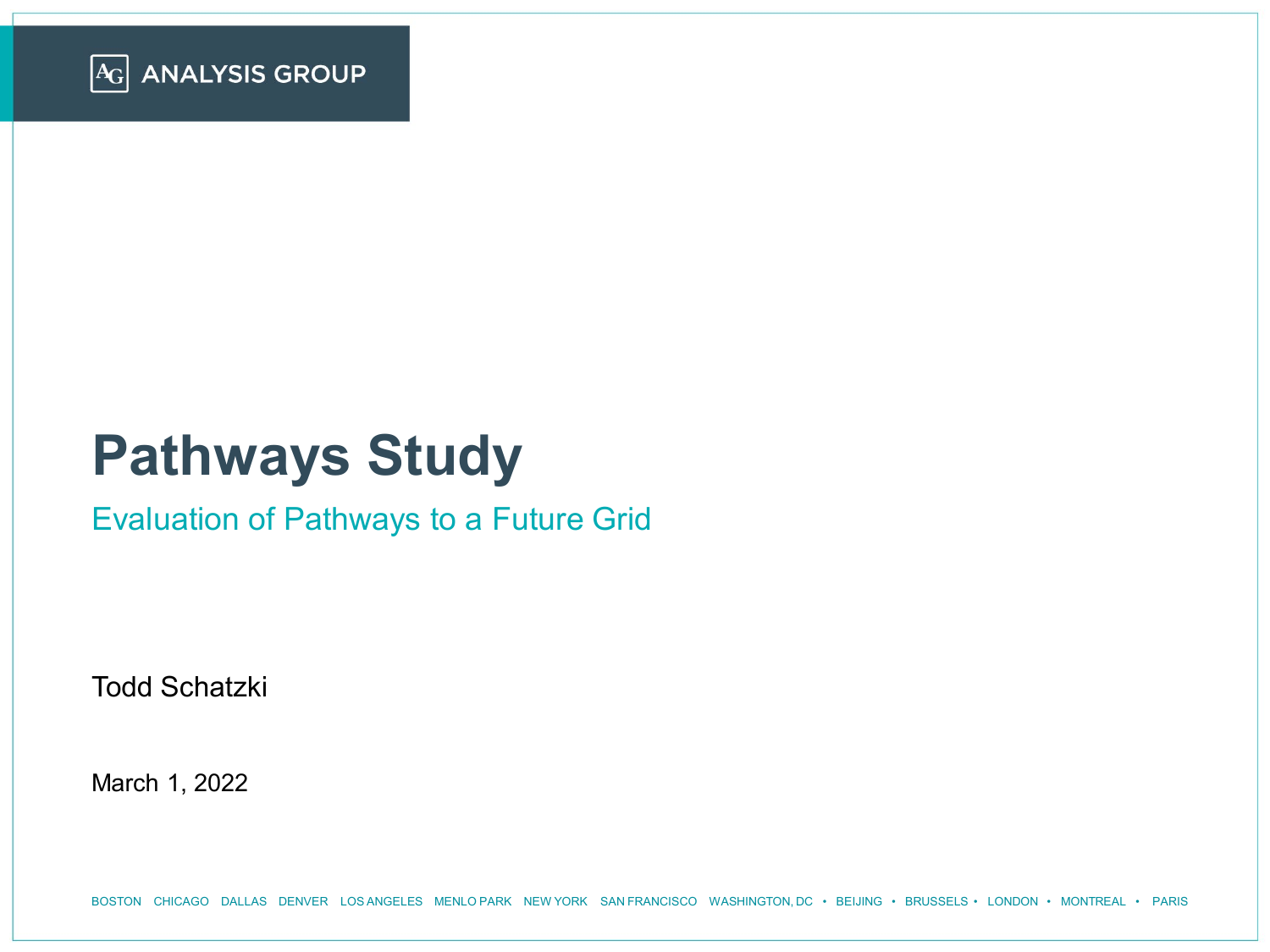

#### **Overview**

Purpose of today's presentation is to provide an overview of the *Draft* **Pathways Study** 

- **Introduction** 
	- Assignment, scope, approach (Section II)
	- Summary of key findings (Section I)
- Alternative policy approaches evaluated (Section III)
- Approach to quantitative analysis: Central Case assumptions (Section IV)
- Quantitative analysis: decarbonization (Section V)
- Assessment of policy approaches to achieving decarbonization
	- Design considerations affecting achievement of emission targets (Section VI.A)
	- Cost-Effectiveness and market outcomes (Section VI.B-C)
	- Social costs, prices, payments and other environmental, economic and market consequences (Section VI.D-F)
- Scenarios (Section VII)
- Next steps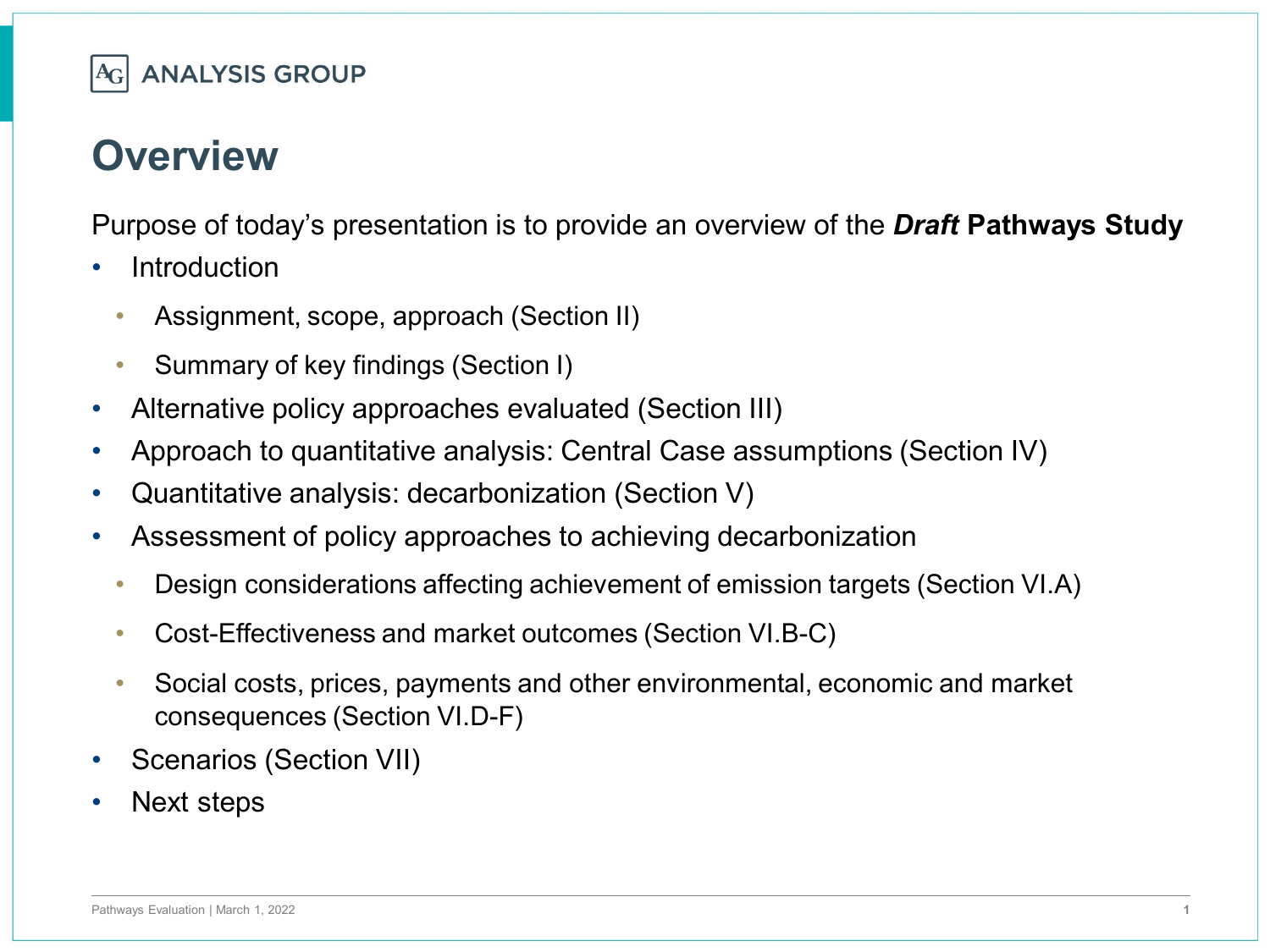#### **Updates and Incremental Materials**

- Results for Central Case and previously presented Scenarios have been modified, reflecting minor technical changes
	- These changes did not modify any previously reached conclusions
- New scenarios presented today (and included in Draft Pathways Report):
	- **Transmission**
	- Alternative Hybrid Approach (with alternative LMP target)
- Analytic and qualitative assessments included in the Draft Pathways Report:
	- Key issues for decarbonization in New England
	- Tradeoffs among policy approaches, reflecting results of quantitative analysis
	- Design and implementation issues for particular policy approaches (e.g., Dynamic CEC Appendix)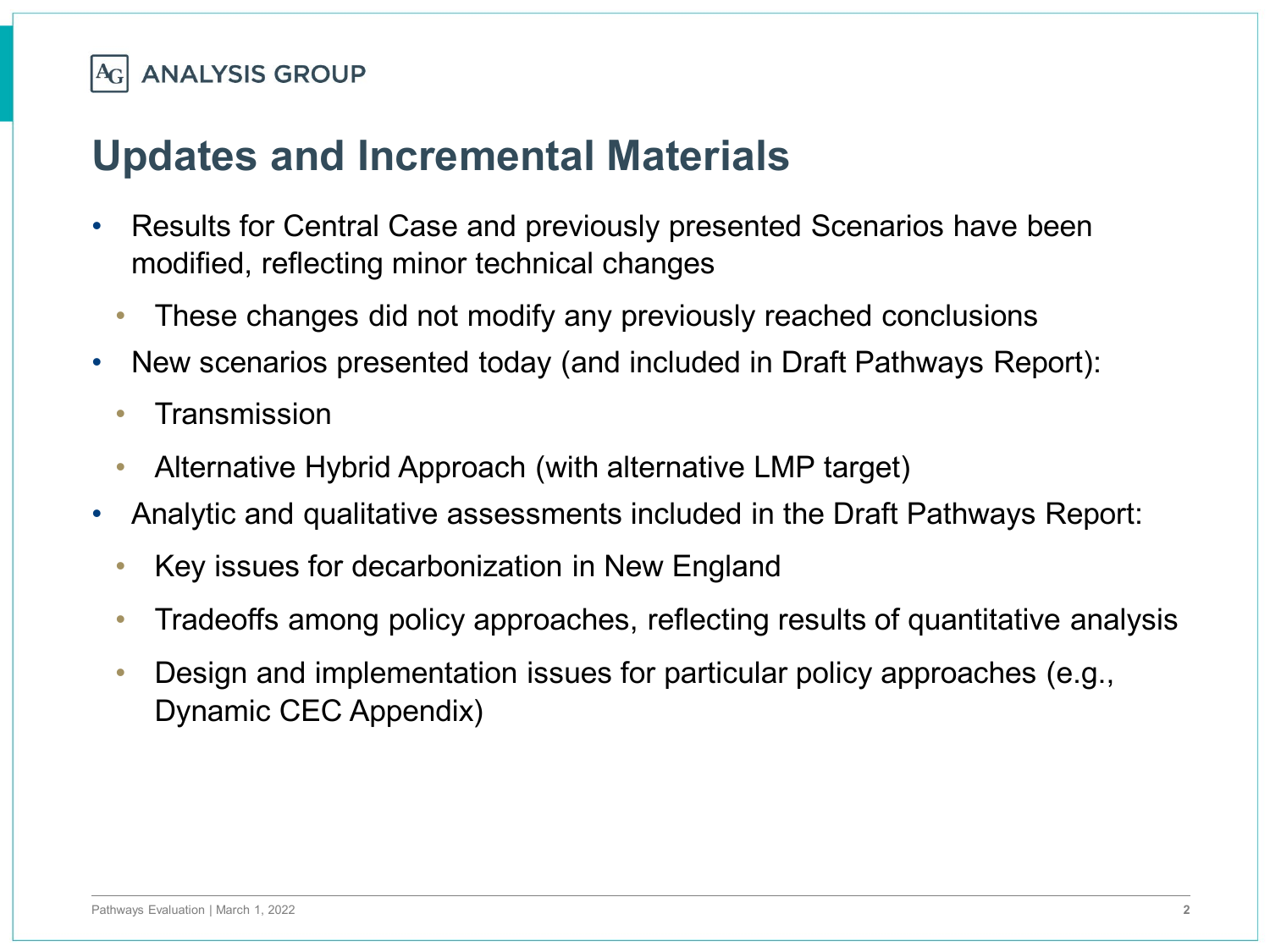

# **Introduction (Sections I-II)**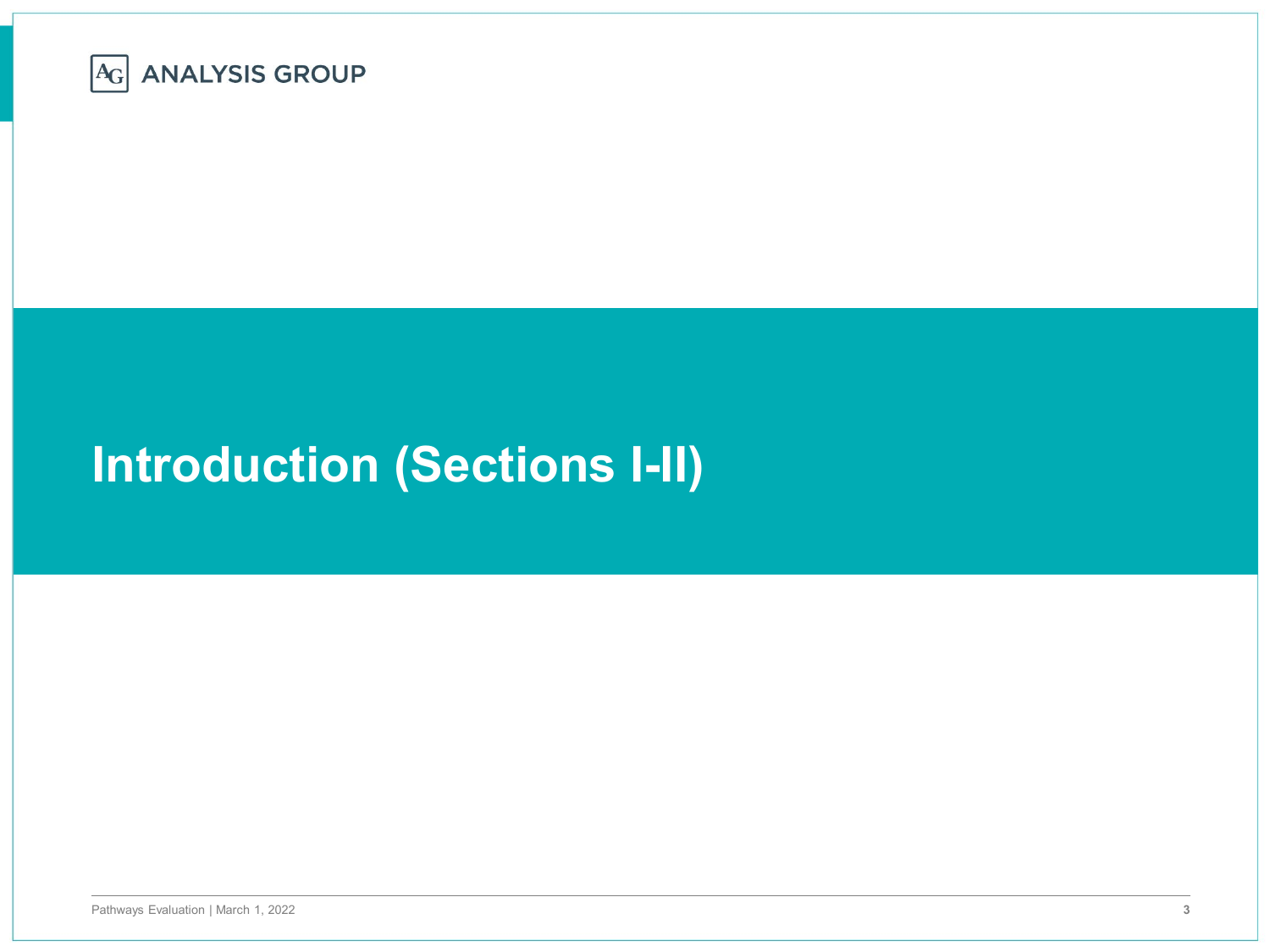## **Overview – Assignment and Scope**

- Assignment and Scope
	- Pathways Study is evaluating alternative policy approaches to decarbonizing the New England Grid
	- Focus of evaluation is on alternative economic and market outcomes
	- Pathways Study does not evaluate reliability outcomes, which are, in part, being evaluated in the Future Grid Reliability Study ("FGRS").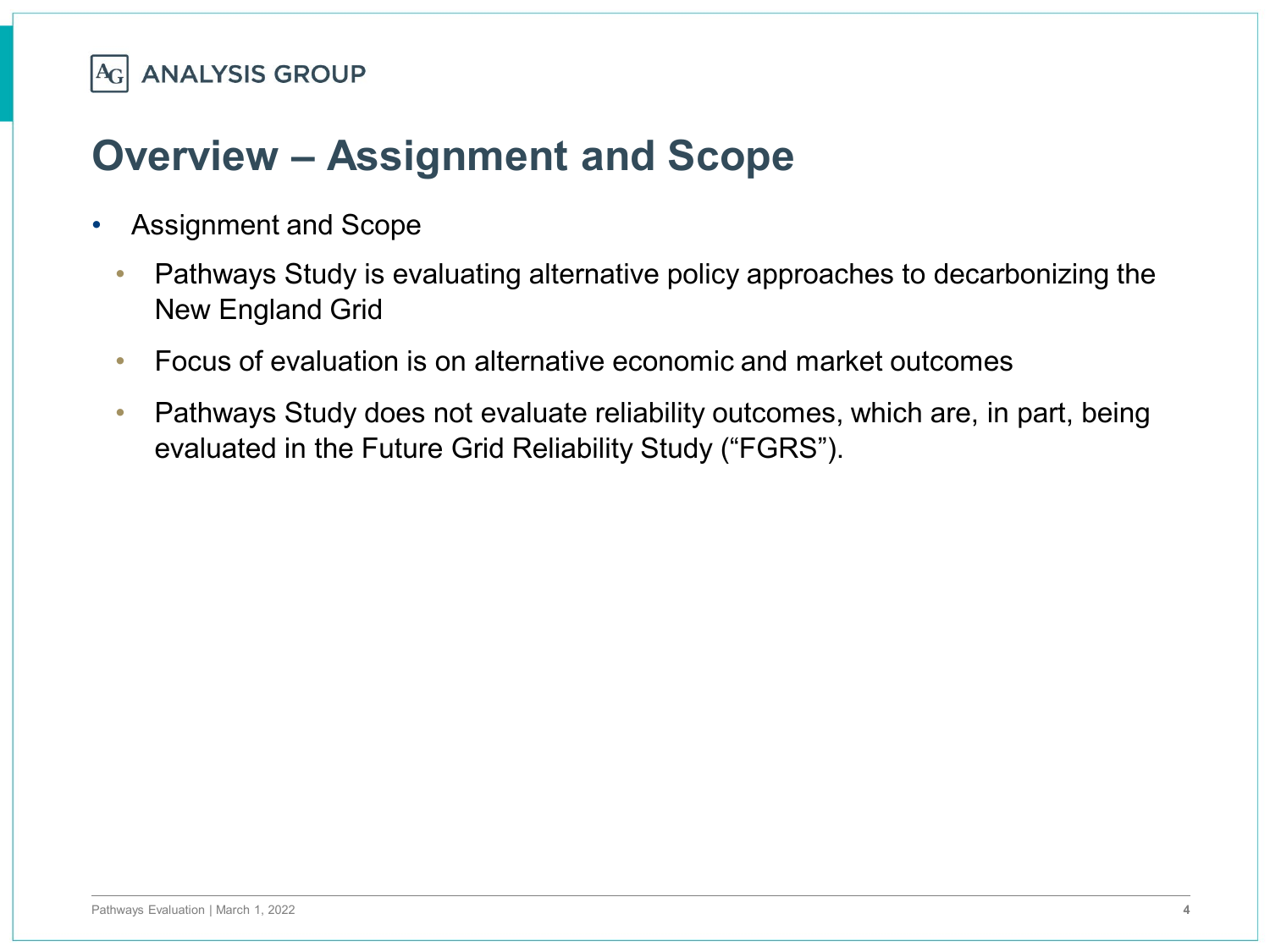

## **Overview – Policy Approaches**

- Analysis considers the continuation of current policies pursued by New England states to achieve decarbonization:
	- *Status Quo (SQ)*
- And three alternative, centralized approaches:
	- *Forward Clean Energy Market (FCEM)*
	- *Net Carbon Pricing (NCP)*
	- *Hybrid Approach*
- While these are not the full universe of potential alternatives, the New England States, NEPOOL stakeholders, and the ISO expressed interest in analyzing these approaches:
	- Other "hybrid" approaches that combine elements of procurements, carbon pricing, and new environmental certificates (e.g., CECs)
	- Phasing-in or transitioning of instruments over time (e.g., gradual increasing of carbon pricing over time, with diminishment of procurements (e.g., shorter contract terms))
	- Other policy approaches (e.g., others identified in 2020 Potential Pathways process)
	- The present study does not evaluate these types of alternatives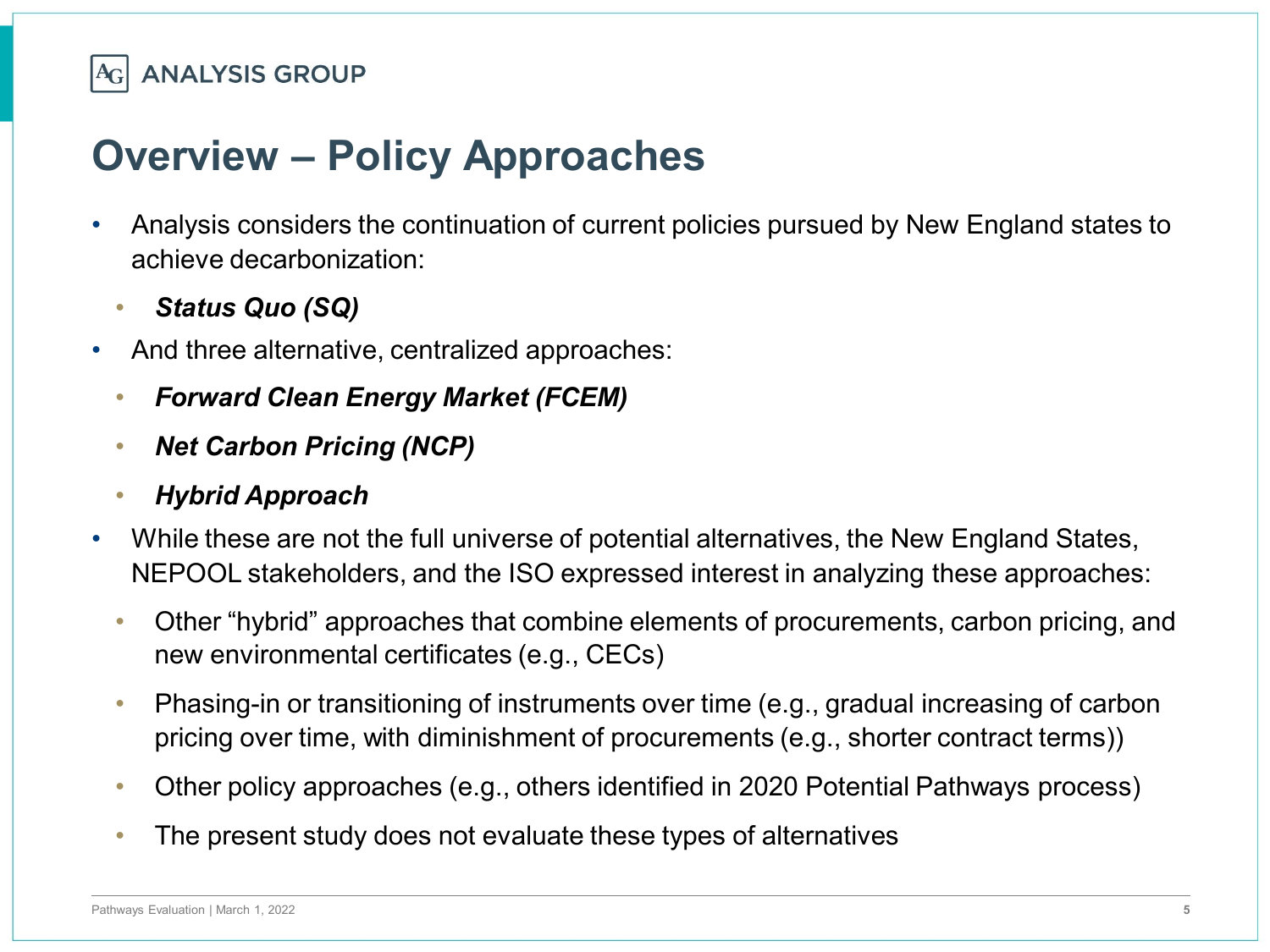

#### **Overview – Quantitative Analysis**

- Quantitative analysis is designed to illustrate and measure differences in key economic and market outcomes between policy approaches under reasonable assumptions about future demand, technologies, costs and market structure
	- Key differences reflect analytic/economic differences in how each approach incents investments, affects market and operational incentives, etc. – quantitative analysis illustrates and measures these differences
	- Quantitative analysis is *not a forecast*  assumptions reflect current technologies, expected costs and market rules, but with technological change, uncertainty in market conditions and changes in ISO-NE market rules, actual outcomes will likely differ
	- Assumptions related to technology options *do not reflect an assessment of future viability or merit*, and assumptions related to market rules *do not reflect an endorsement or proposal* for preferred future rules
	- Reasonable assumptions were selected to evaluate differences in policy approaches, with scenario analysis used to test the robustness of conclusions to changes in assumptions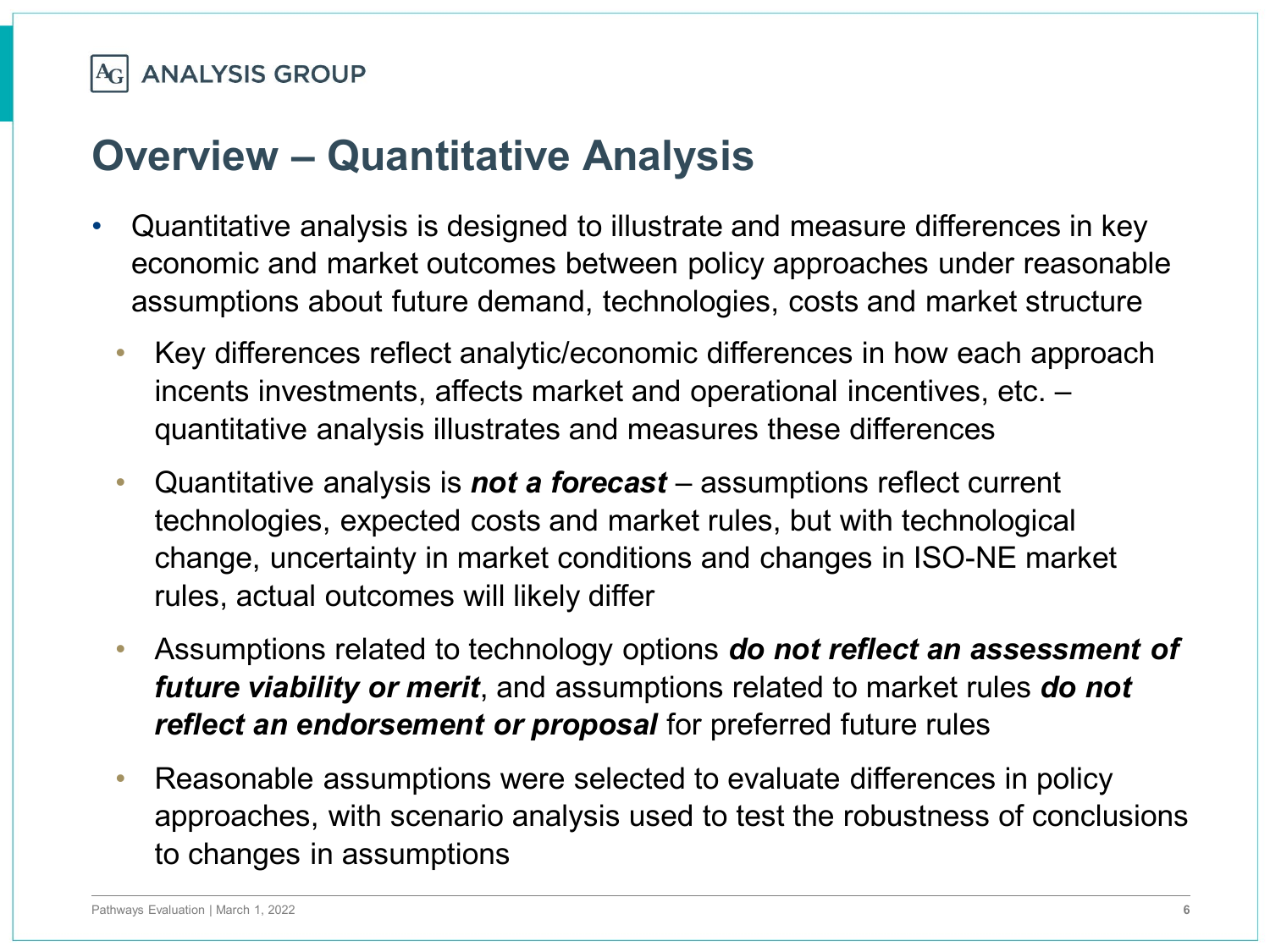

# **Summary of DRAFT Key Conclusions**

**ANALYSIS GROUP** 

 $A_{G}$ 

- Approaches differ in various policy design considerations, such as the extent to which they accommodate different levels of regional coordination and consensus, implementation challenges, and uncertainty about emission or economic outcomes
- Approaches differ in the way in which they incent emission reductions, with implications for the cost-effectiveness of emission reductions, price discrimination and creation of transparent price signals
- Approaches differ in the extent and nature of other market consequences, such as negative LMPs and the factors affecting economic curtailments across variable renewables
- Social cost is lowest with Net Carbon Pricing, higher for the FCEM and Hybrid Approach, and notably higher for the Status Quo
	- Differences in outcomes reflect cost-effectiveness, assumptions regarding resources mix, and other factors
- Customer Payments vary across policy approaches, lowest for the Hybrid Approach, next highest for Net Carbon Pricing, and higher for Status Quo and FCEM
	- Differences reflect the combined effect of multiple factors, including cost-effectiveness, price discrimination, assumptions regarding resources mix, and assumed payments for existing clean energy resources (among other factors)
- The scenario analysis changes magnitude of results, but not the general findings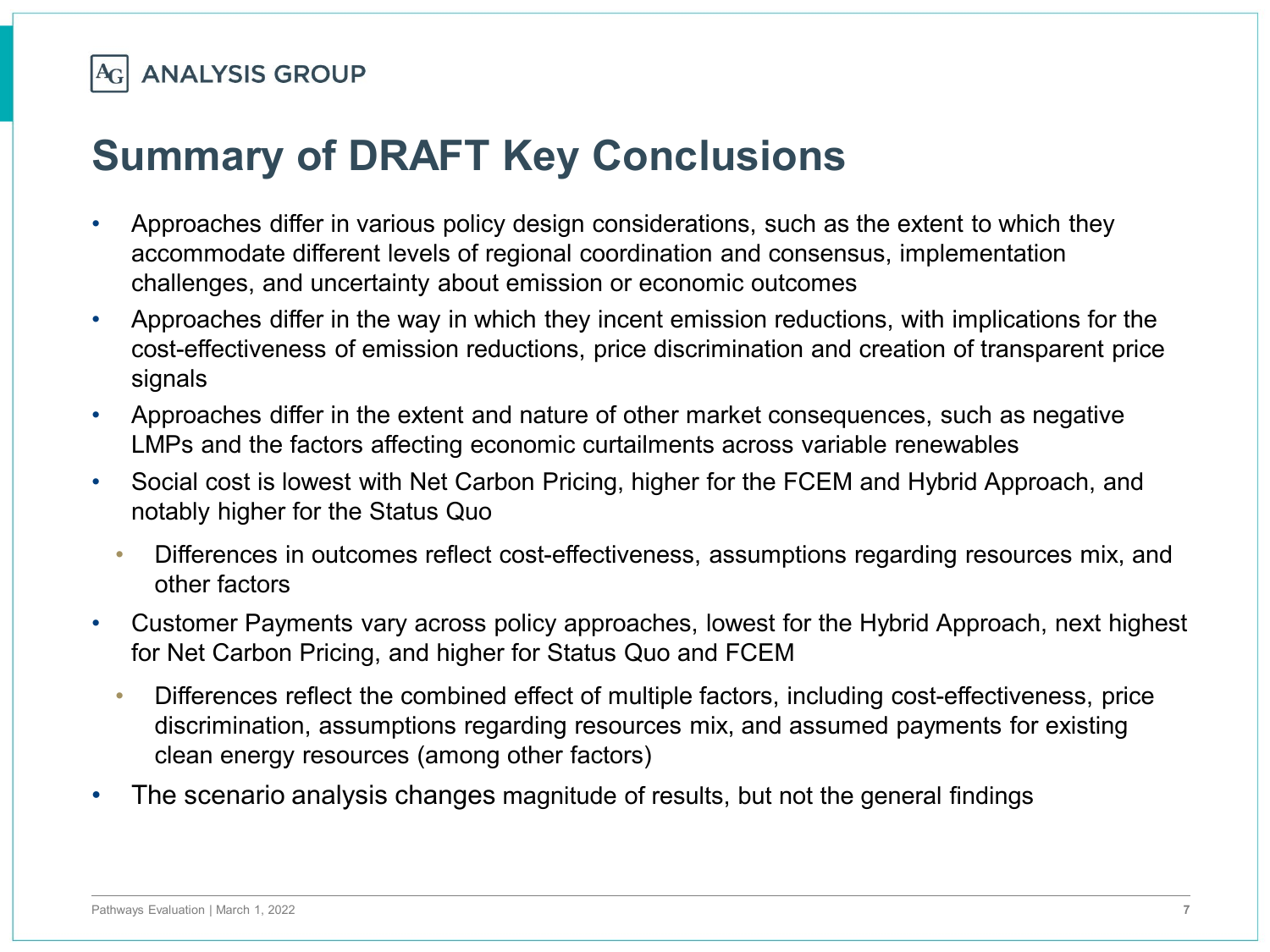

### **Summary of Key** *Preliminary* **Modeling Results**

| <b>Policy Factor</b>                                                                                                                  | <b>Status Quo</b>                                                      | <b>FCEM</b>                                                             | <b>Net Carbon Pricing</b> | <b>Hybrid Approach</b>                                                  |
|---------------------------------------------------------------------------------------------------------------------------------------|------------------------------------------------------------------------|-------------------------------------------------------------------------|---------------------------|-------------------------------------------------------------------------|
| <b>Reliance on Regional Coordination</b><br>and Consensus                                                                             | Low                                                                    | Moderate                                                                | Moderate/High             | Moderate/High                                                           |
| <b>Cost Allocation Flexibility</b>                                                                                                    | Low                                                                    | High                                                                    | Moderate                  | Moderate                                                                |
| Cost-effective CO <sub>2</sub> Emission<br><b>Reduction</b>                                                                           | Low                                                                    | Moderate/High                                                           | High                      | Moderate/High                                                           |
| <b>Incentives for Reductions in</b><br><b>Carbon-Intensity</b>                                                                        | <b>No</b>                                                              | <b>No</b>                                                               | Yes (efficient)           | Yes (below efficient)                                                   |
| <b>Incentives and Cost-Effective</b><br><b>Investment in All Clean Energy</b><br><b>Resources</b>                                     | <b>No</b>                                                              | Yes                                                                     | Yes                       | Yes                                                                     |
| <b>Efficient Incentives for Storage</b><br><b>Resource Use and Investment</b>                                                         | Not Efficient (storage<br>"churning," incentive<br>reflects PPA price) | Not Efficient (storage<br>"churning," incentive<br>reflects CEC prices) | Efficient                 | Not Efficient (storage<br>"churning," incentive<br>reflects CEC prices) |
| <b>Transparent Price Signals</b>                                                                                                      | <b>No</b>                                                              | Yes                                                                     | Yes                       | <b>Yes</b>                                                              |
| <b>Creates Potential Distortions in</b><br><b>Market Offers (e.g., curtailment</b><br>based on PPA price not costs)                   | Yes                                                                    | <b>No</b>                                                               | <b>No</b>                 | <b>No</b>                                                               |
| <b>Negative LMPs ("churning,"</b><br>inefficient battery use/investment,<br>inefficient commitment and uplift)                        | Yes                                                                    | Yes                                                                     | <b>No</b>                 | Yes (less frequently<br>than Status Quo and<br>FCEM)                    |
| <b>Price Discrimination (capital</b><br>allocation between new / existing<br>assets, need for additional out-of-<br>market contracts) | Yes                                                                    | <b>No</b>                                                               | <b>No</b>                 | Yes (risk of resource<br>exit may remain)                               |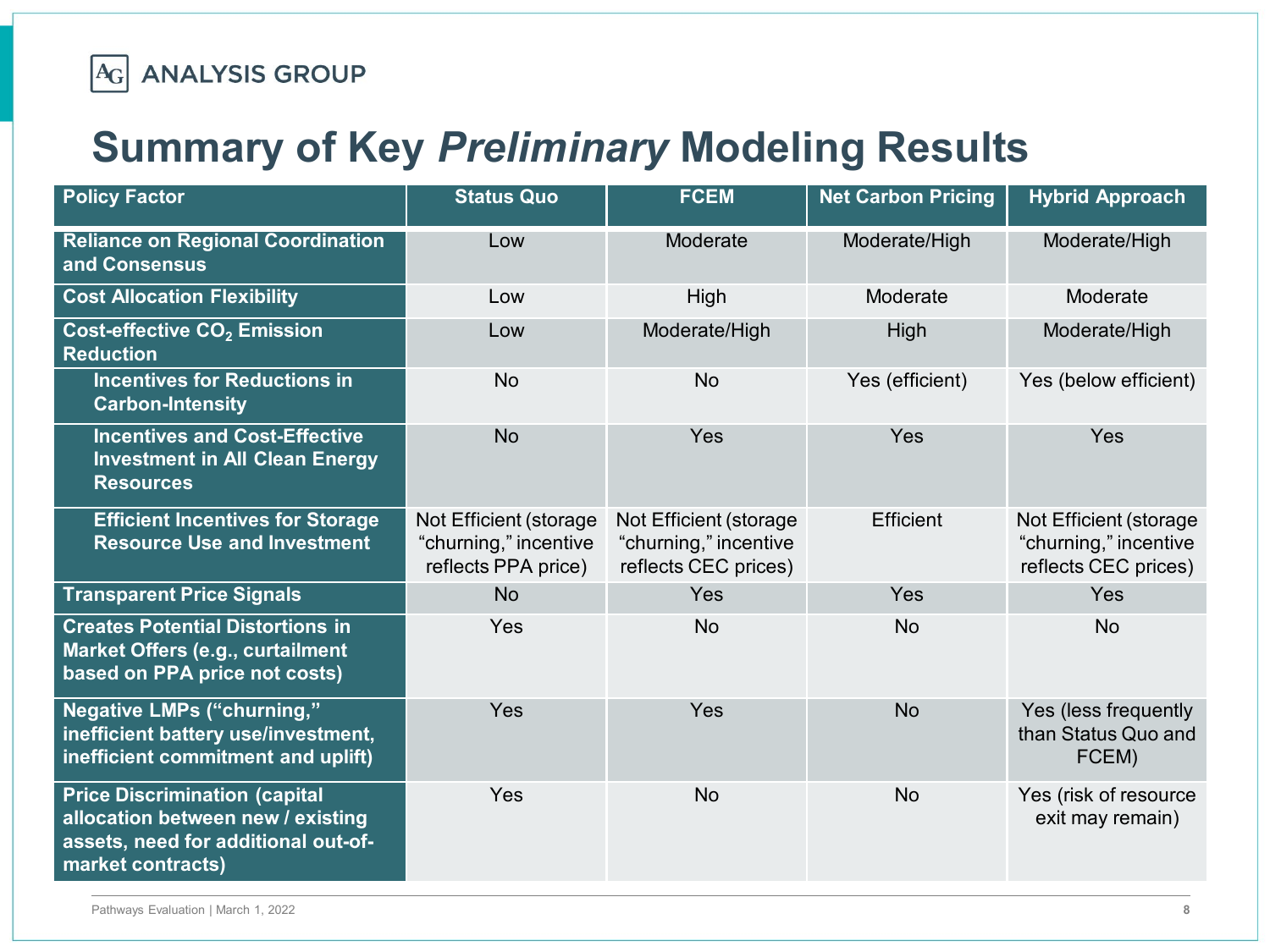

# **Policy Approaches (Section III)**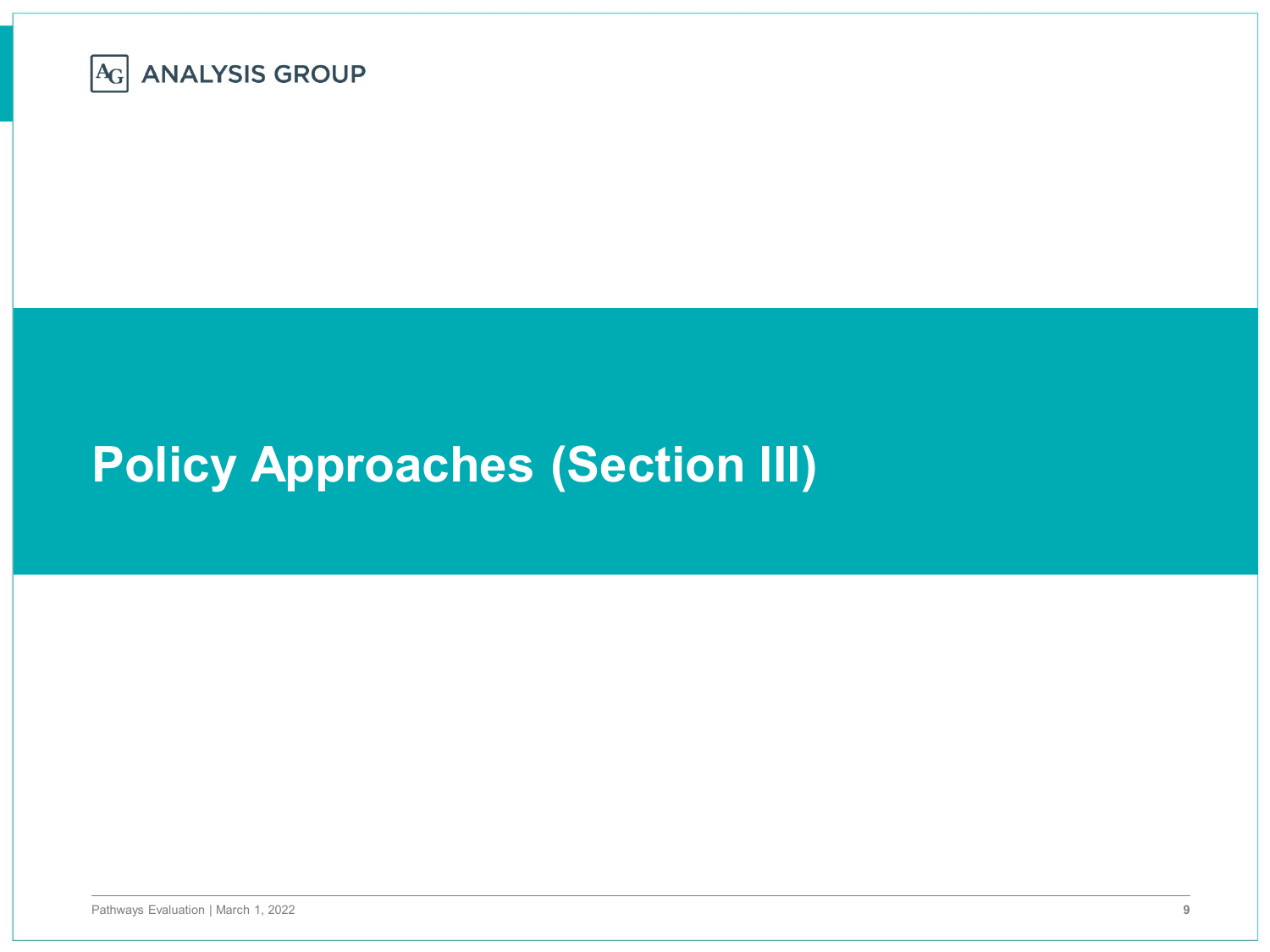## **Four Policy Approaches Evaluated**

- Four approaches evaluated
	- Status Quo
	- Net Carbon Pricing
	- Forward Clean Energy Market
	- Hybrid Approach
- Report provides a review of each policy approach, including a description of how the approach achieves emission reductions and key design components
- Report does not provide a detailed assessment of each policy approach, particularly with regard to key design decisions
- If the region decides to pursue one of these alternatives to the Status Quo, substantial additional time and effort would be required to develop design details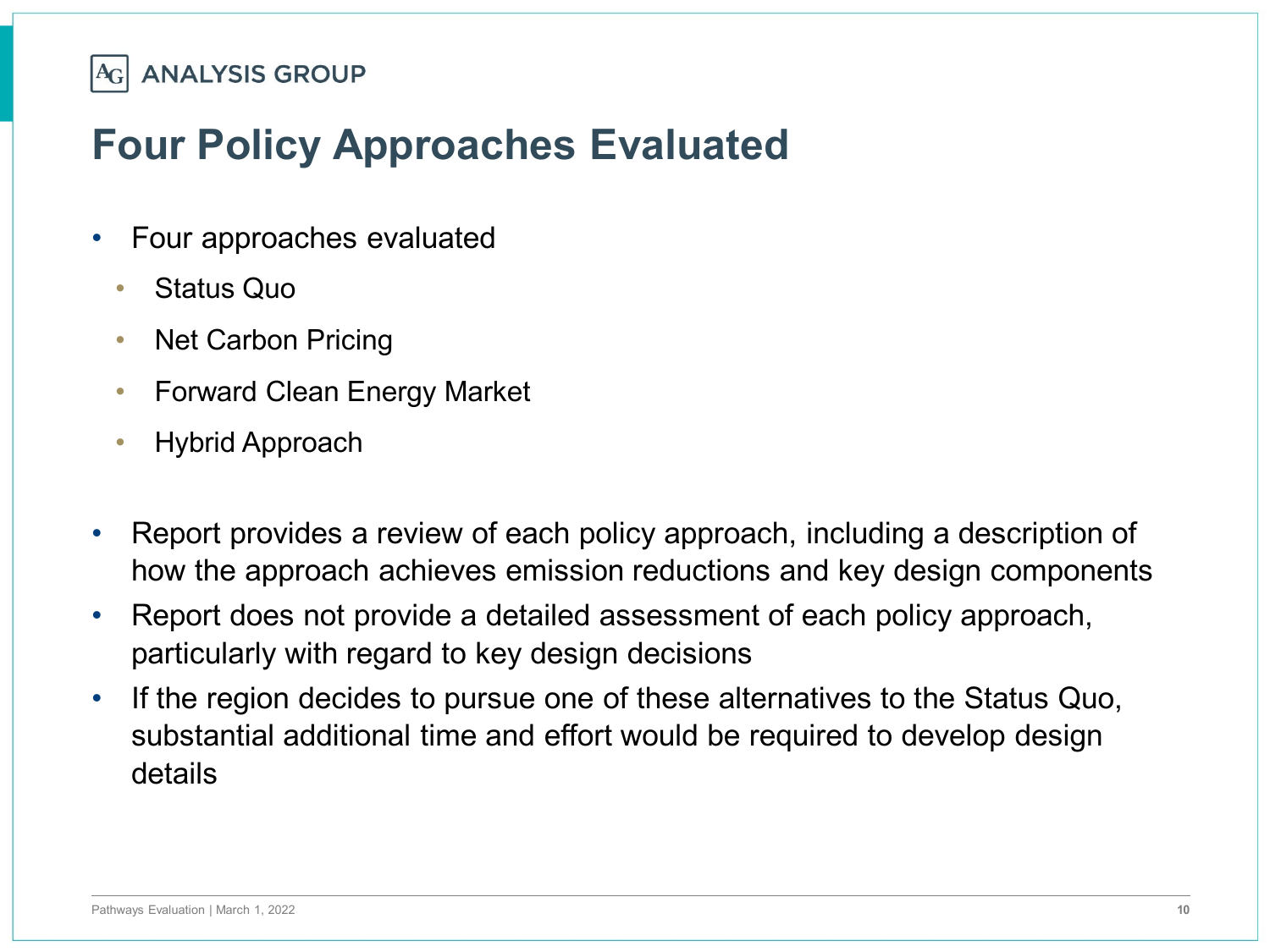

#### **Status Quo**

- Reflects outcomes of unilateral policies by each of the six New England States
- Assumes continuation of current direction of state policy of procuring clean energy supplies through bilateral multi-year contracts
	- New resources incented by energy resource procurements resembling recent competitive procurements, such as those for offshore wind in southern New England
	- Provides a benchmark for comparison given recent trends and direction, given feedback from New England States and NEPOOL stakeholders
- Procurement process generally involves multiple steps, including:
	- Planning stages (e.g., specifications including technology eligibility, quantities, contract terms, need parameters, etc.)
	- Procurement implementation (RFP development, determination of selection criteria and processes, review and selection of offers to be awarded contracts, contract negotiation and execution, etc.)
	- Contract execution (over life of contract)
- Policy with respect to existing (and off-contract) clean energy resources in the future is not clear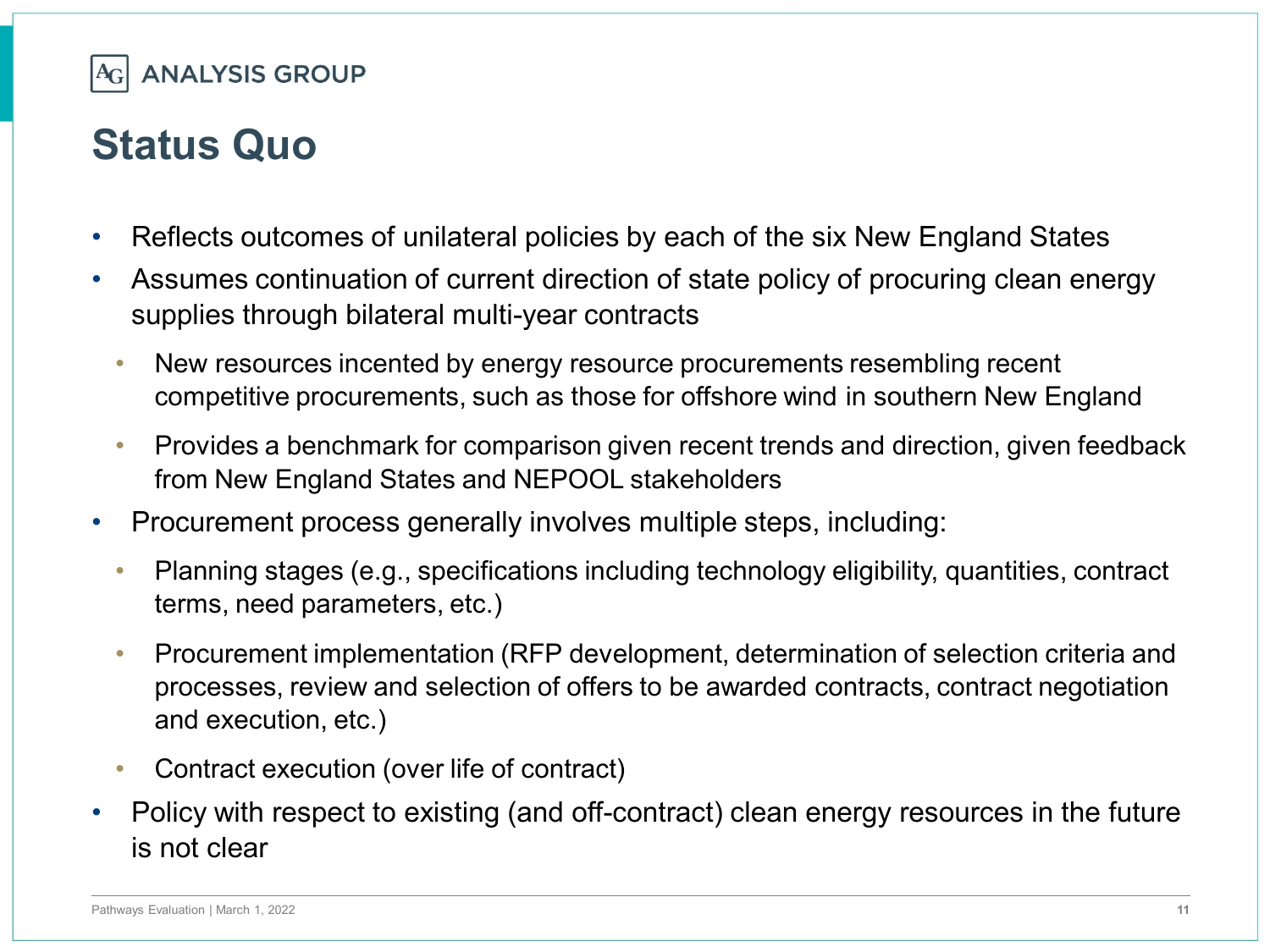

#### **Forward Clean Energy Market**

- Compensates non-emitting resources via a centralized, forward market for clean energy certificates ("CECs") with corresponding costs allocated to electricity consumers
- Creates a market (like a Renewable Portfolio Standard) for CECs
	- CEC demand created by state-imposed utility CEC requirements
	- CEC supply created by awarding CECs to clean energy resources for energy generation
- Forward centralized auction
- Many important and potentially challenging outstanding design questions for example:
	- CEC product definition and resource eligibility
	- CEC demand formation and supply participation
	- Market settlement
	- Interactions with existing state policies
	- Whether to integrate forward market with FCM
	- Dynamic CECs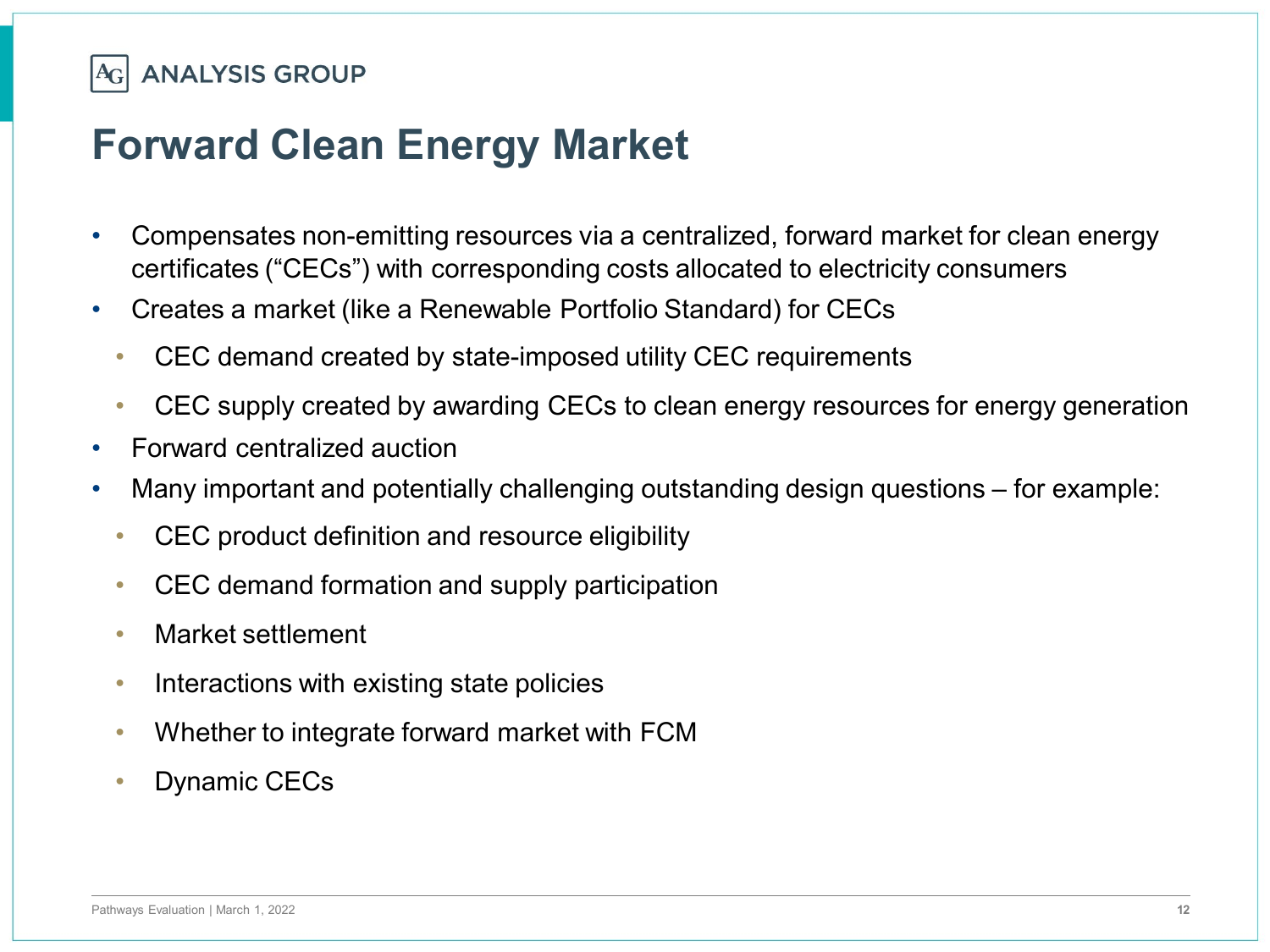

#### **Forward Clean Energy Market**

#### • **Dynamic CECs**

- **Appendix C** provides an evaluation of issues associated with a dynamic CEC
- Dynamic CEC awards would vary over time to better match CEC awards with marginal emission reductions
- Key observations regarding potential benefits
	- Dynamic CECs do not make FCEM incentives comparable to Net Carbon Pricing
	- Dynamic CEC would not necessarily improve incentives to avoid delivery of energy during periods when variable renewable output is curtailed relative to static CECs
	- Benefits (relative to static CECs) limited to improving incentives to develop variable renewables that supply in periods with higher relative fossil-fired marginal emission rates
	- Reduces the frequency and magnitude of negative LMPs, but diminishes incentive for storage resources by compressing LMP spreads
- Practical implementation considerations
	- Dynamic CECs based on actual marginal emission rates appear to be impractical and/or infeasible
	- Efficacy of dynamic CECs based on proxy marginal emission rates (using historical data) depends on reliability/uncertainty of these metrics given scope of potential improvements in incentives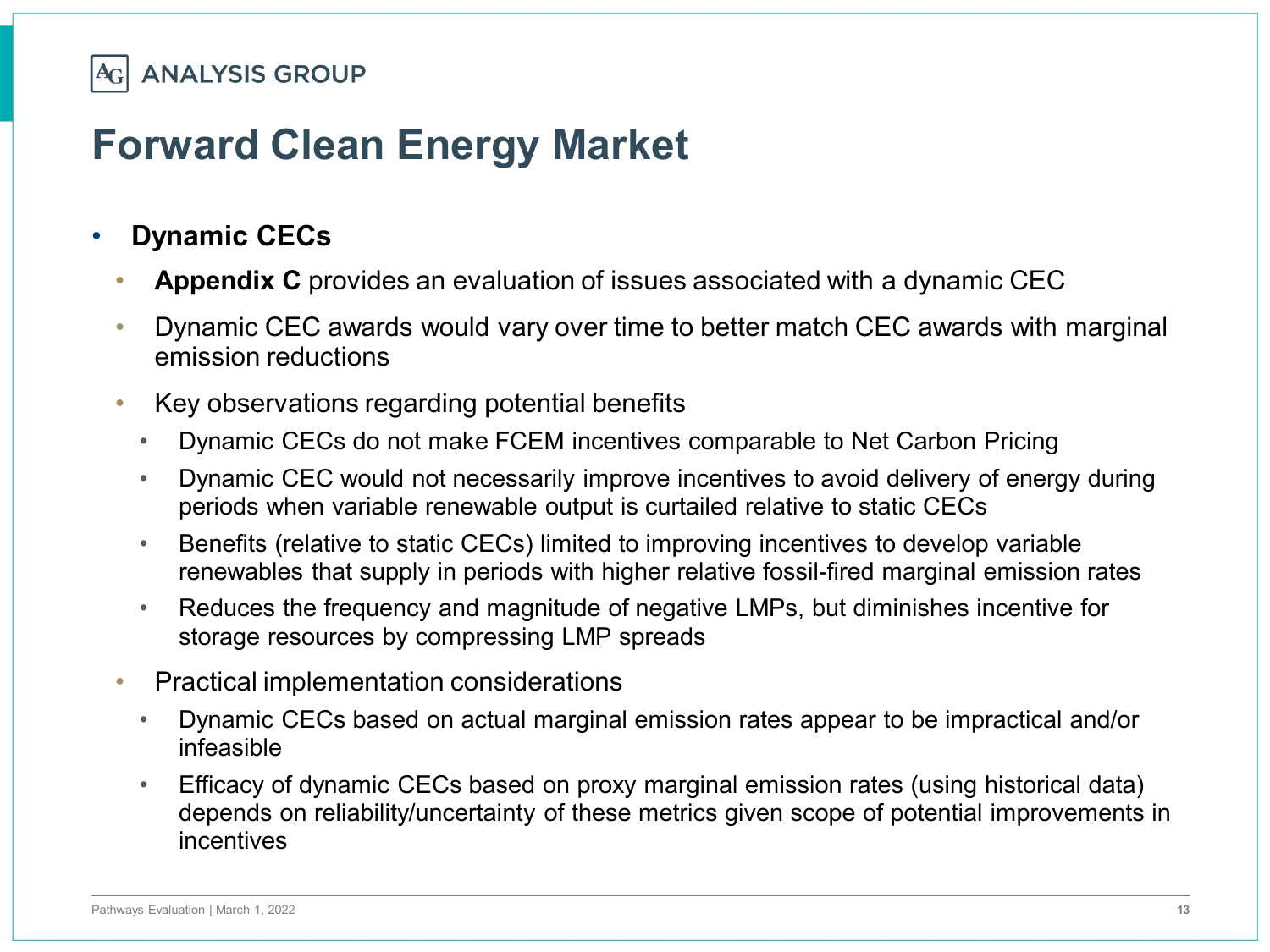

# **Net Carbon Pricing**

- Impose a price on  $CO<sub>2</sub>$  emissions from wholesale electricity generators
	- Cost a generator incurs is proportional to its  $CO<sub>2</sub>$  emissions
- Two general types of carbon pricing
	- Cap-and-trade (with tradeable emission allowances)
	- Fixed (predetermined) carbon price
- Revenues from carbon pricing collected by centralized authority (e.g., ISO-NE)
- Collected revenues can be used for one of many purposes
	- Credited to customers (based on various formulas/criteria)
	- Used for other purposes (e.g., RGGI allocates allowance auction revenues to states, that then use them for various purposes, such as funding energy efficiency programs)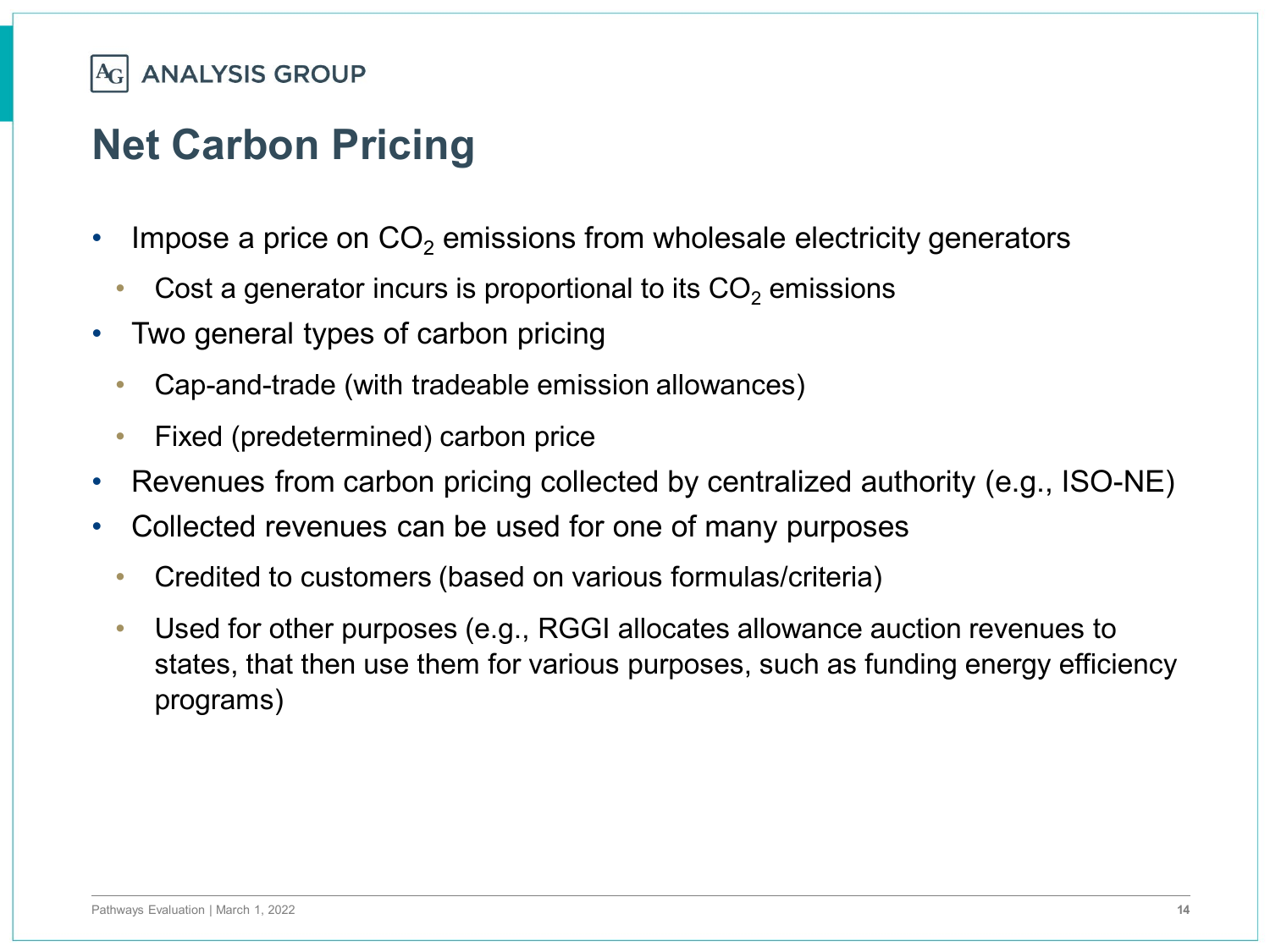

# **Hybrid Approach**

- Stakeholder requested that this approach be included in the study (from New England States Committee on Electricity, "NESCOE")
- Combines two elements:
	- Carbon price set to allow the largest clean energy plant in the region (i.e., Millstone Power Plant) have sufficient revenues to remain financially viable
	- An FCEM with CEC awards limited to "new" resources
- Requires an administrative process to determine (1) target revenues (e.g., LMPs), (2) carbon prices that would achieve target revenues, and (3) CEC targets for new clean energy resources
	- Process would be computationally complex given interactions between carbon prices, CEC target and evolving market conditions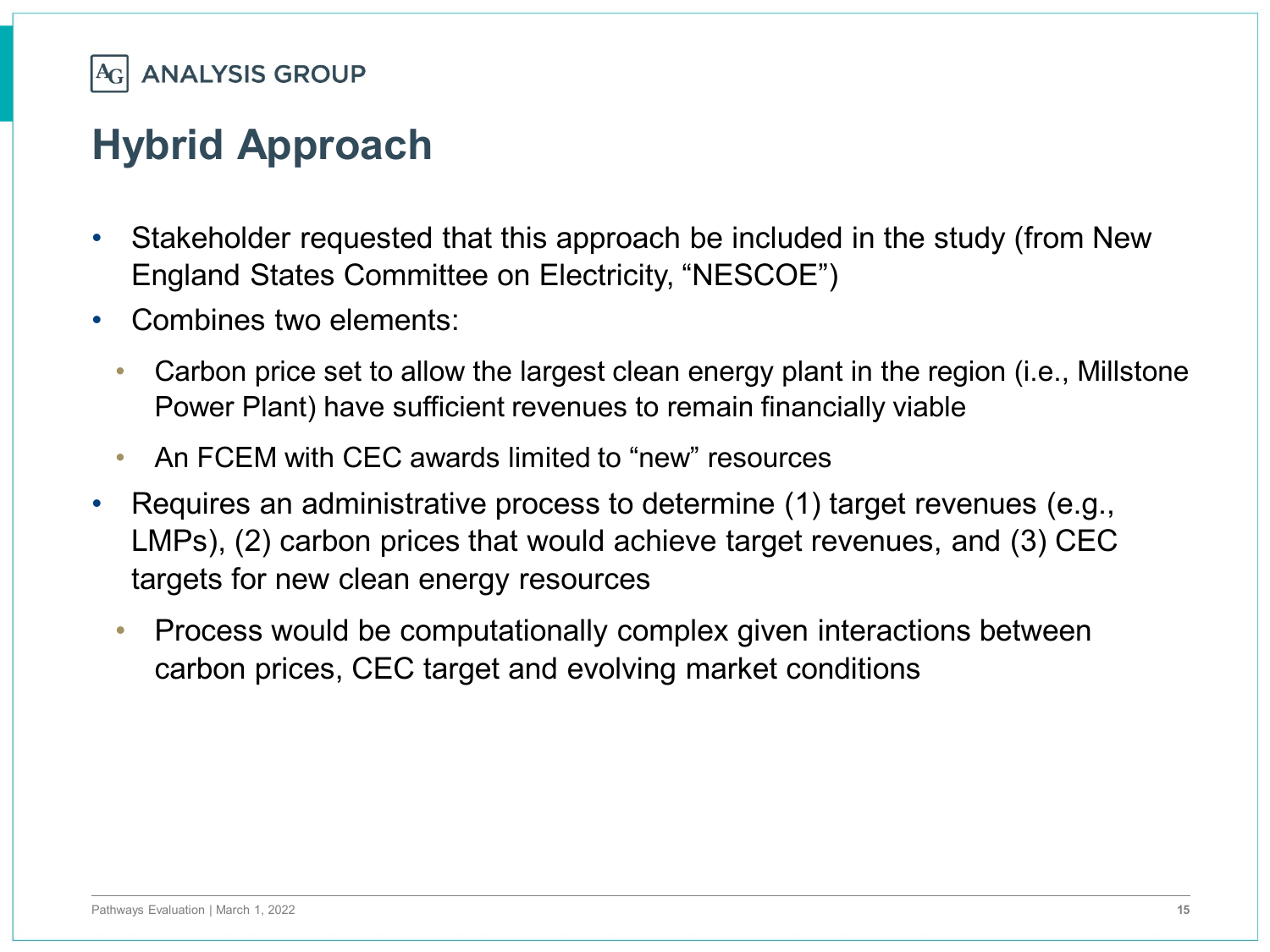

# **Approach to Quantitative Analysis: Central Case Assumptions (Section IV)**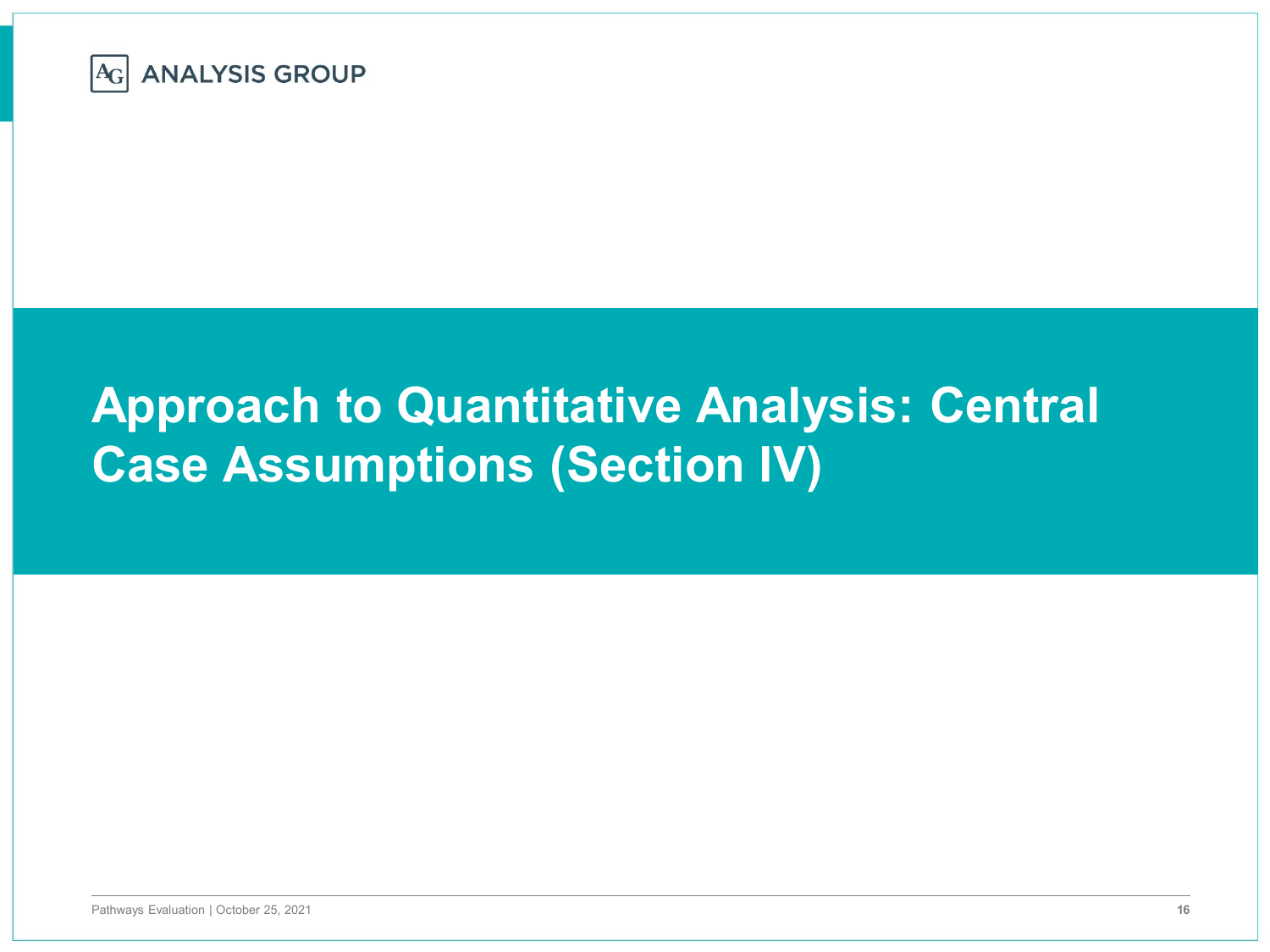# **Central Case Assumptions: Period, Targets**

- **Central Case** assumptions are held constant across each policy approach studied
	- Further detail on Central Case assumptions has been provided in prior presentations to the Participants Committee
- Overview of Central Case assumptions
	- Time period: **2020 to 2040**
	- Geographic scope: **ISO New England system only**, with assumed imports
	- 2040 decarbonization target: **80% of 1990 carbon emissions for the New England electricity sector**
	- No MOPR
- **Reference Case** is analyzed in which the region achieves less ambitious decarbonization reflecting only certain planned procurements
	- This case does *not* achieve the 2040 decarbonization target
	- All other assumptions (including loads) the same as the Central Case
	- Not intended as an alternative Pathway, but as a benchmark against which to measure the incremental change in economic outcomes from greater decarbonization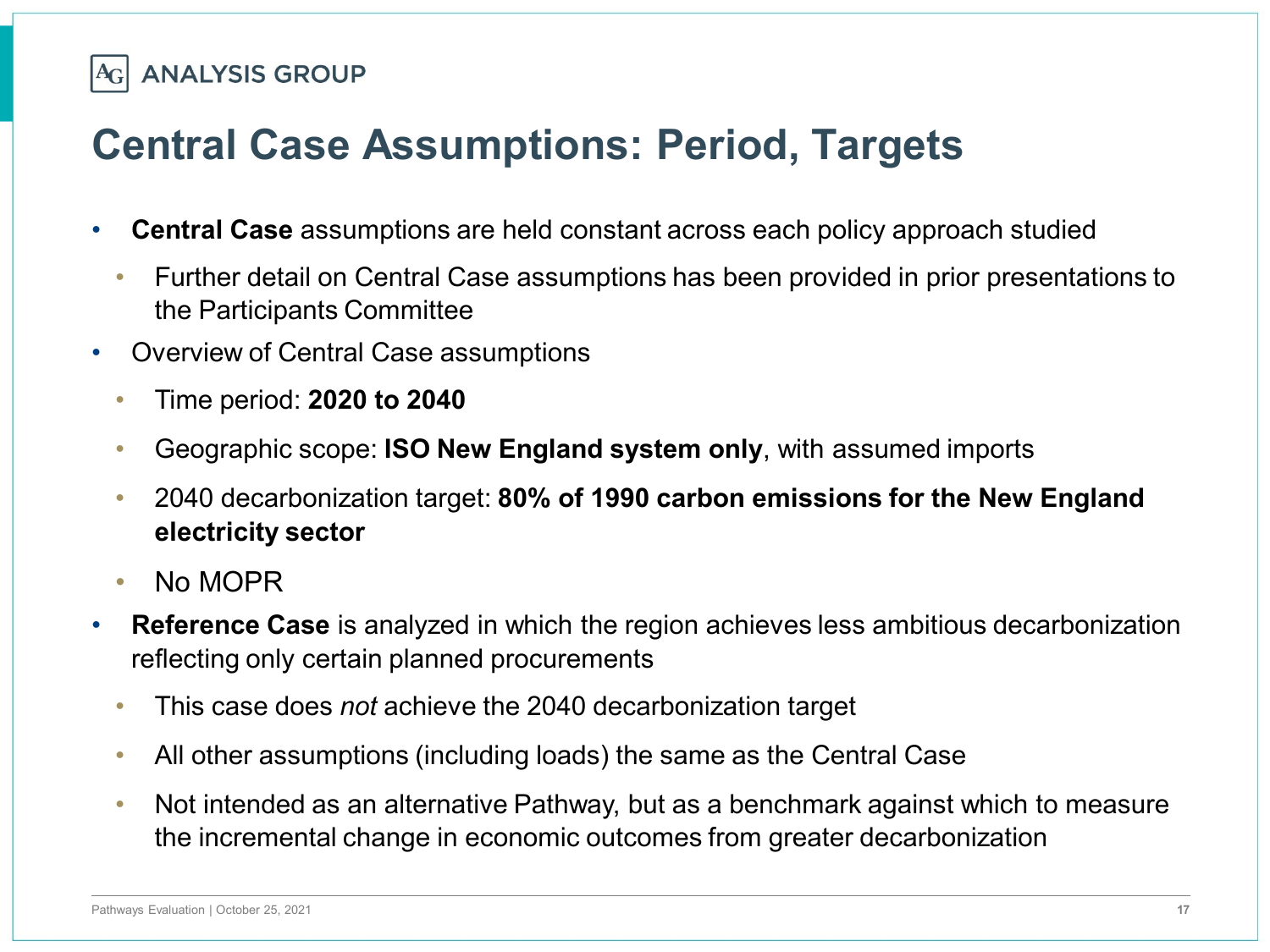**ANALYSIS GROUP**  $A_{G}$ 

## **Central Case Assumptions: Loads**

• **High load** assumed, reflecting electrification of transportation and heating (consistent with FGRS Scenario 3)

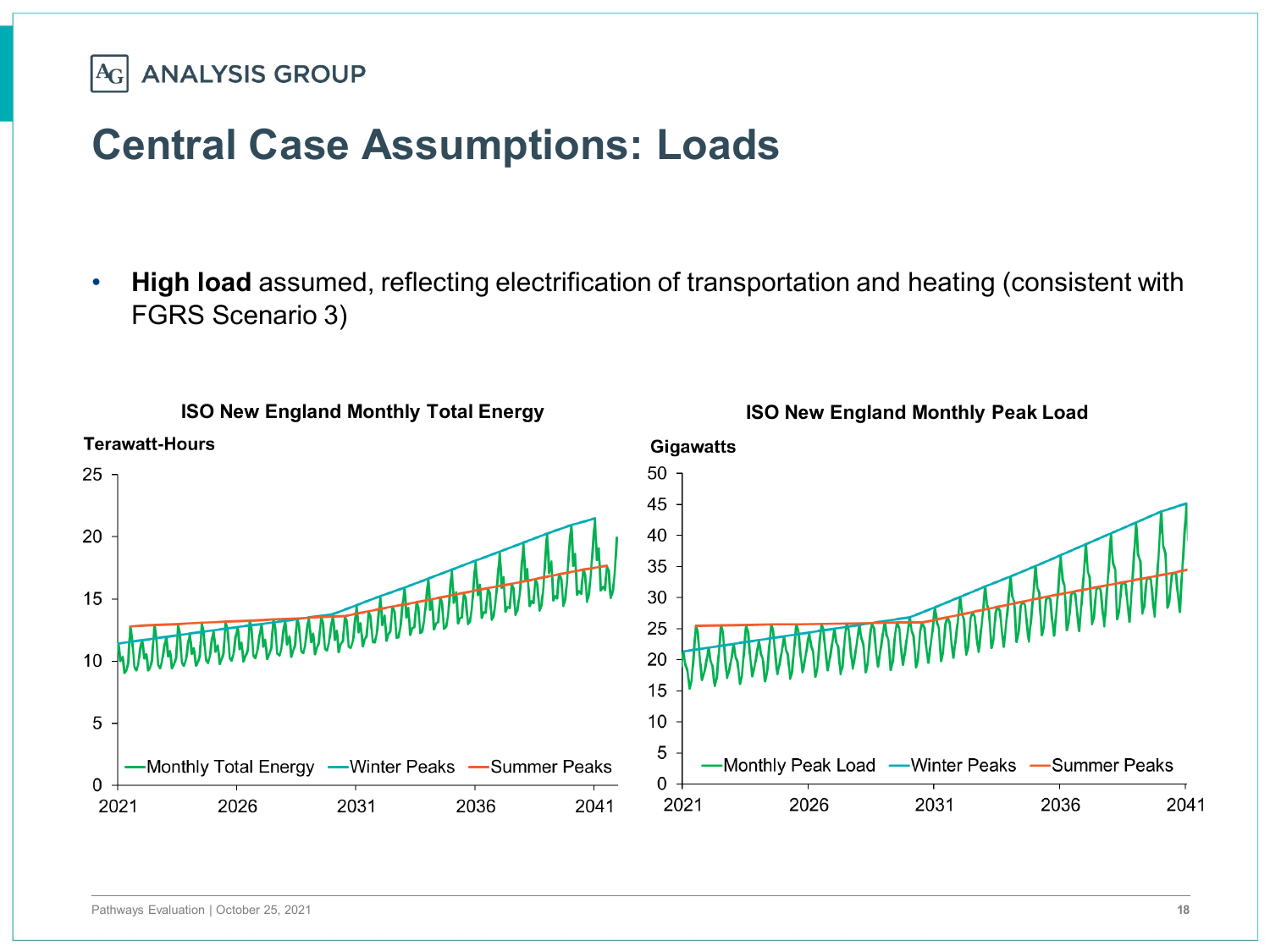# **Central Case Assumptions: Supply-Side**

- Resource mix includes existing and new resources
- *Baseline state policies*:
	- All studies assume baseline state clean energy policies, including: offshore wind procurements, New England Clean Energy Connect, and mix of other resources
	- Resource mix is generally the same across policy approaches in first half of study period because of these common policies

#### • *Incremental resource entry: technological options*

- All cases assume the same set of potential new generation technologies (and associated costs)
- Set of potential technologies considers only existing, commercially available technologies – costs over time reflect technological improvements (which lowers cost over time) and siting/delivery factors (which increase with cumulative capacity builds)
- Do not consider advanced technologies, not yet commercially available (e.g., flow batteries or combustion turbines fired with "green" hydrogen)
- *Fossil Resources.* Some fossil resources remain under all policy approaches as we assume the region has some carbon emissions (declining to 80% below 1990 emission levels)